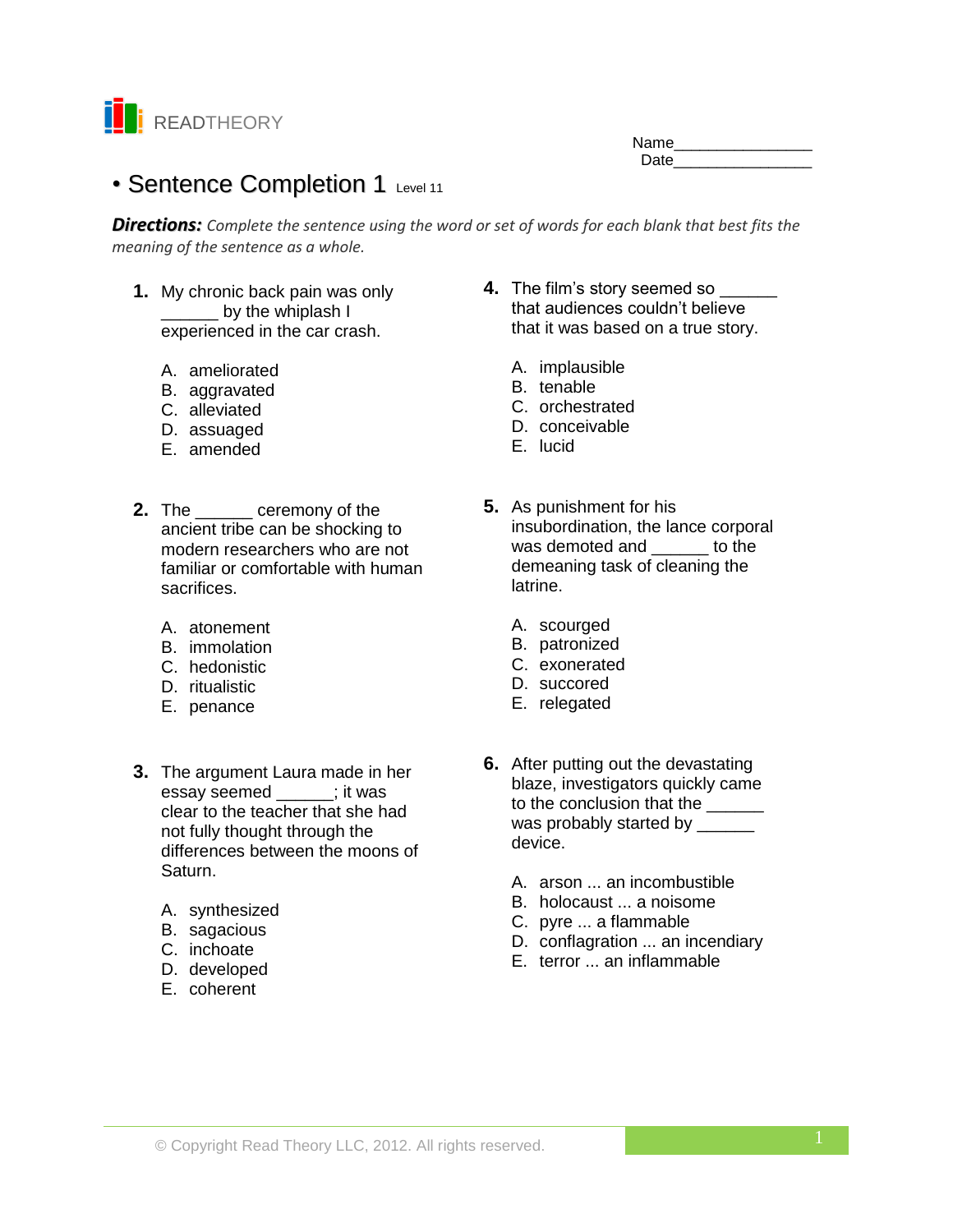# **Answers and Explanations**

## **1) B**

To figure out what the missing word is, try to predict its definition by using keywords from the prompt. Here, the keywords are "whiplash" and "car crash," and the prompt hinges on a cause-and-effect relationship: the missing word is the effect of the car crash and whiplash. Since the narrator had "back pain" before the car crash, and since whiplash and car crashes would not make back pain better, the missing word must mean worsened. Choice **(B)** is correct, then: *aggravated* means made worse.

**(A)** is incorrect because *ameliorated* means improved, the exact opposite of what one would expect to happen to back pain as a result of a car crash.

**(C)** is incorrect because *alleviated* means lessened, the exact opposite of what one would expect to happen to back pain as a result of a car crash.

**(D)** is incorrect because *assuaged* means soothed, though one would not expect a car crash or whiplash to soothe one's back.

**(E)** is incorrect because *amended* means improved or changed for the better, the exact opposite of what one would expect to happen to back pain as a result of a car crash.

# **2) B**

To figure out what the missing word is, try to predict its definition by using keywords from the prompt. Here, the keywords are the phrase "human sacrifices." This phrase makes it clear that the ceremony in question involves human sacrifices, so the missing word, which describes the ceremony, must mean sacrificial. Therefore, choice **(B)** is correct, as *immolation* means sacrifice.

**(A)** is incorrect because *atonement* means reparation for a past wrong. While there certainly are atonement ceremonies in many cultures, an atonement ceremony does not necessarily involve human sacrifice.

**(C)** is incorrect because *hedonistic* means devoted to seeking pleasure, which is not something that would be used to describe a ceremony involving a human sacrifice.

**(D)** is incorrect because *ritualistic* means descriptive of a ceremony done for religious or spiritual purposes. The ceremony in the prompt is clearly ritualistic, but a ritual does not need to include sacrifices. This choice is not specific enough to be correct.

**(E)** is incorrect because *penance* is a sacrament done as redemptive punishment for a sin. While there certainly are penance ceremonies, a penance ceremony does not usually involve human sacrifice.

#### **3) C**

To figure out what the missing word is, try to predict its definition by using keywords from the prompt. Here, the keywords are "not fully thought through," a phrase that, like the missing word, describes Laura's argument. Thus, the missing word must mean not fully thought through or undeveloped. Choice **(C)** provides such a word, since *inchoate* means not fully developed.

**(A)** is incorrect because *synthesized* means formed through a combination or fusion of parts. Since Laura's argument was "not fully thought through," this word cannot describe her argument.

**(B)** is incorrect because *sagacious* means wise. This would describe an argument that was "fully thought through," unlike Laura's.

**(D)** is incorrect because *developed* means brought to maturity. The prompt implies that Laura's argument was not fully mature, since it was "not fully thought through."

**(E)** is incorrect because *coherent* means understandable. This would describe an argument that was "fully thought through," unlike Laura's.

#### **4) A**

To figure out what the missing word is, try to predict its definition by using keywords from the prompt. Here, the keywords are in the construction of "so … that," a phrase that sets up a cause-and-effect relationship: the film's story led audiences to disbelieve that it was based on a true story. The missing word describes the story, so the missing word must mean unbelievable or atypical of reality. Since *implausible* means not having an appearance of truth, choice **(A)** is correct.

**(B)** is incorrect because *tenable* means capable of being defended as a theory. However, the plot in question is apparently not tenable, since "audiences couldn't believe that it was based on a true story."

**(C)** is incorrect because *orchestrated* means arranged, and while the story was probably orchestrated by a writer or director, this would not imply that the story was unbelievable. The unbelievable elements of the film are grounded in the story's factuality or plausibility.

**(D)** is incorrect because *conceivable* means possible or able to be understood, but the prompt suggests that the film's story is just the opposite, since "audiences couldn't believe that it was based on a true story."